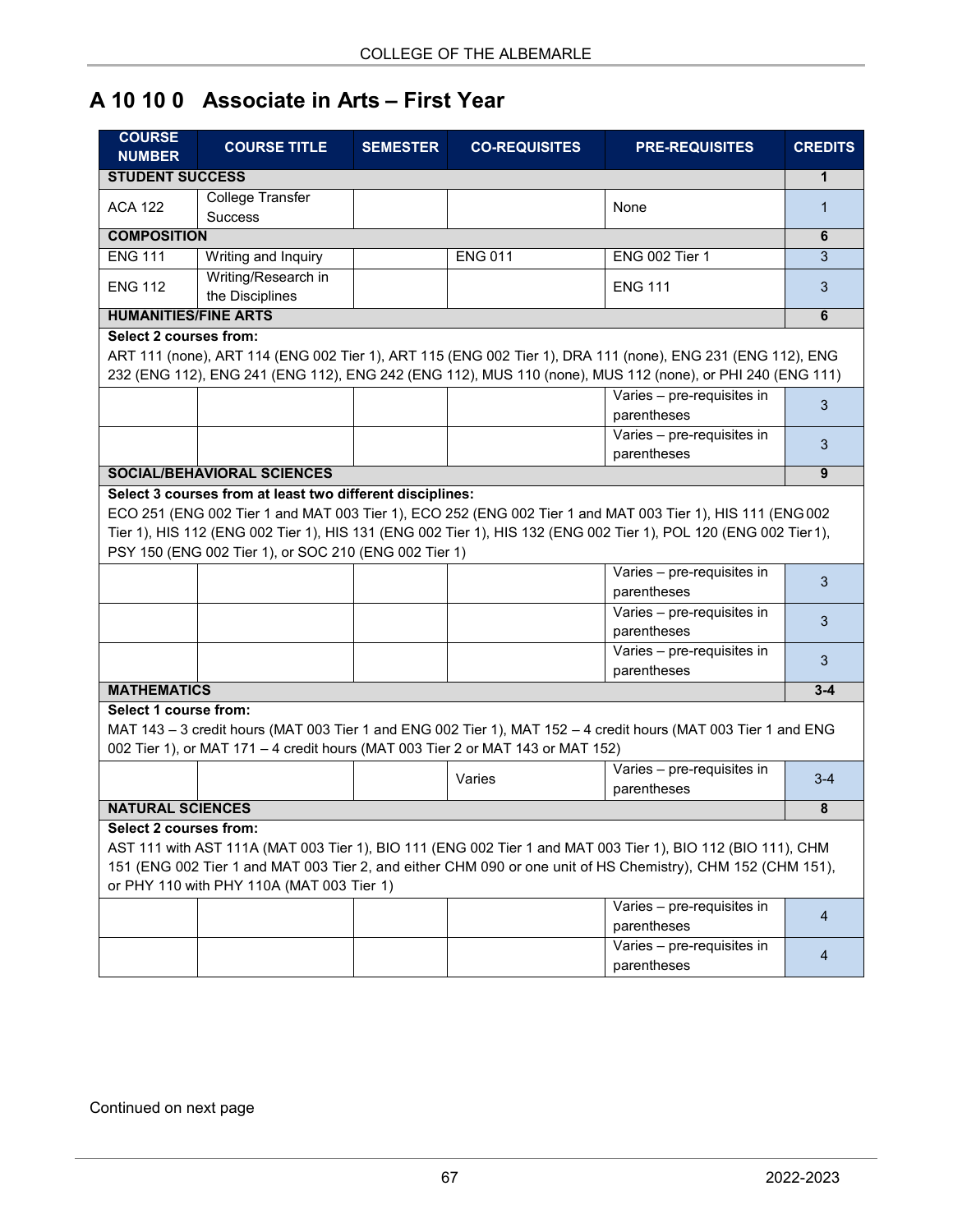## **A 10 10 0 Associate in Arts – Second Year**

| <b>COURSE</b><br><b>NUMBER</b> | <b>COURSE TITLE</b>                                                         | <b>SEMESTER</b> | <b>CO-REQUISITES</b>                                                                                   | <b>PRE-REQUISITES</b>                                                                                                    | <b>CREDITS</b> |
|--------------------------------|-----------------------------------------------------------------------------|-----------------|--------------------------------------------------------------------------------------------------------|--------------------------------------------------------------------------------------------------------------------------|----------------|
| <b>COMMUNICATIONS</b>          |                                                                             |                 |                                                                                                        |                                                                                                                          | 3              |
| <b>COM 231</b>                 | <b>Public Speaking</b>                                                      |                 |                                                                                                        | <b>ENG 111</b>                                                                                                           | 3              |
| <b>FOREIGN LANGUAGE</b>        |                                                                             |                 |                                                                                                        |                                                                                                                          | 3              |
| Select 1 course from:          |                                                                             |                 |                                                                                                        |                                                                                                                          |                |
|                                |                                                                             |                 |                                                                                                        | SPA 111 or FRE 111. Students may substitute any foreign language course coded as General Education GEN ED:               |                |
|                                |                                                                             |                 | Humanities/Fine Arts from the Comprehensive Articulation Agreement (CAA) course list.                  |                                                                                                                          |                |
|                                |                                                                             |                 |                                                                                                        | None                                                                                                                     | 3              |
| <b>COMPUTER SCIENCE</b>        |                                                                             |                 |                                                                                                        |                                                                                                                          | 3              |
| Select 1 course from:          |                                                                             |                 |                                                                                                        |                                                                                                                          |                |
|                                | CIS 110 (ENG 002 Tier 1 and MAT 003 Tier 1) or CIS 115 (MAT 003 Tier 1)*    |                 |                                                                                                        |                                                                                                                          |                |
|                                |                                                                             |                 |                                                                                                        | Varies - pre-requisites                                                                                                  |                |
|                                |                                                                             |                 |                                                                                                        | in parentheses                                                                                                           | 3              |
|                                | <b>OTHER GENERAL EDUCATION HOURS</b>                                        |                 |                                                                                                        |                                                                                                                          | $\overline{7}$ |
|                                |                                                                             |                 |                                                                                                        | Select at least seven additional credit hours from the College of The Albemarle (COA) list of Comprehensive Articulation |                |
|                                |                                                                             |                 |                                                                                                        | Agreement (CAA) courses, coded either as Universal General Education Transfer Course (UGETC) or as General               |                |
| Education (GEN ED).            |                                                                             |                 |                                                                                                        |                                                                                                                          |                |
|                                |                                                                             |                 |                                                                                                        | Varies                                                                                                                   | Varies         |
|                                |                                                                             |                 |                                                                                                        | Varies                                                                                                                   | Varies         |
|                                |                                                                             |                 |                                                                                                        | Varies                                                                                                                   | Varies         |
| <b>HEALTH/WELLNESS</b>         |                                                                             |                 |                                                                                                        |                                                                                                                          | $2 - 3$        |
|                                | Select 2-3 credit hours from:                                               |                 |                                                                                                        |                                                                                                                          |                |
|                                |                                                                             |                 |                                                                                                        | HEA 110 - 3 credit hours (ENG 002 Tier 1), PED 110 - 2 credit hours (none), or two 1 credit hour PED activity            |                |
|                                |                                                                             |                 |                                                                                                        | courses (Level I and Beginning activity courses have no pre-requisites; Level 2 and Intermediate activity courses have   |                |
|                                | pre-requisites of the corresponding Level 1 or Beginning activity courses.) |                 |                                                                                                        |                                                                                                                          |                |
|                                |                                                                             |                 |                                                                                                        | Varies - pre-requisites in                                                                                               |                |
|                                |                                                                             |                 |                                                                                                        | parentheses                                                                                                              | Varies         |
|                                |                                                                             |                 |                                                                                                        | Varies - pre-requisites in                                                                                               |                |
|                                |                                                                             |                 |                                                                                                        | parentheses                                                                                                              | Varies         |
|                                | <b>ADDITIONAL COURSEWORK</b>                                                |                 |                                                                                                        |                                                                                                                          | $7-9$          |
|                                |                                                                             |                 | Select 7-9 additional credit hours from the College of The Albemarle (COA) list of Comprehensive       |                                                                                                                          |                |
|                                |                                                                             |                 |                                                                                                        | Articulation Agreement (CAA) courses. (Number of hours of additional coursework needed is based upon                     |                |
|                                |                                                                             |                 | course choices made in the first year mathematics course, in other general education hours, and in the |                                                                                                                          | $7-9$          |
|                                |                                                                             |                 |                                                                                                        |                                                                                                                          |                |
|                                |                                                                             |                 |                                                                                                        | health/wellness choice.) Courses should be chosen based upon requirements for student's intended major                   |                |
|                                | at the receiving four-year institution.                                     |                 |                                                                                                        |                                                                                                                          |                |
|                                |                                                                             |                 |                                                                                                        | Varies                                                                                                                   |                |
|                                |                                                                             |                 |                                                                                                        | Varies                                                                                                                   |                |
|                                |                                                                             |                 |                                                                                                        | Varies                                                                                                                   |                |
|                                |                                                                             |                 |                                                                                                        | Varies                                                                                                                   |                |
|                                |                                                                             |                 | <b>TOTAL SEMESTER HOURS REQUIRED FOR ASSOCIATE DEGREE</b>                                              |                                                                                                                          | 60-61          |

\*This requirement is used to demonstrate computer literacy to meet institutional core competencies. Students may also demonstrate this proficiency via high school articulated credit, course substitution, or credit by exam (CBE). Students requesting CBE must provide substantial reason(s) why they are qualified to sit for the exam. If computer literacy proficiency is demonstrated in a manner which does not result in degree credit, 3 credit hours of General Education electives from the CAA list must be taken in place of CIS 110.

Continued on next page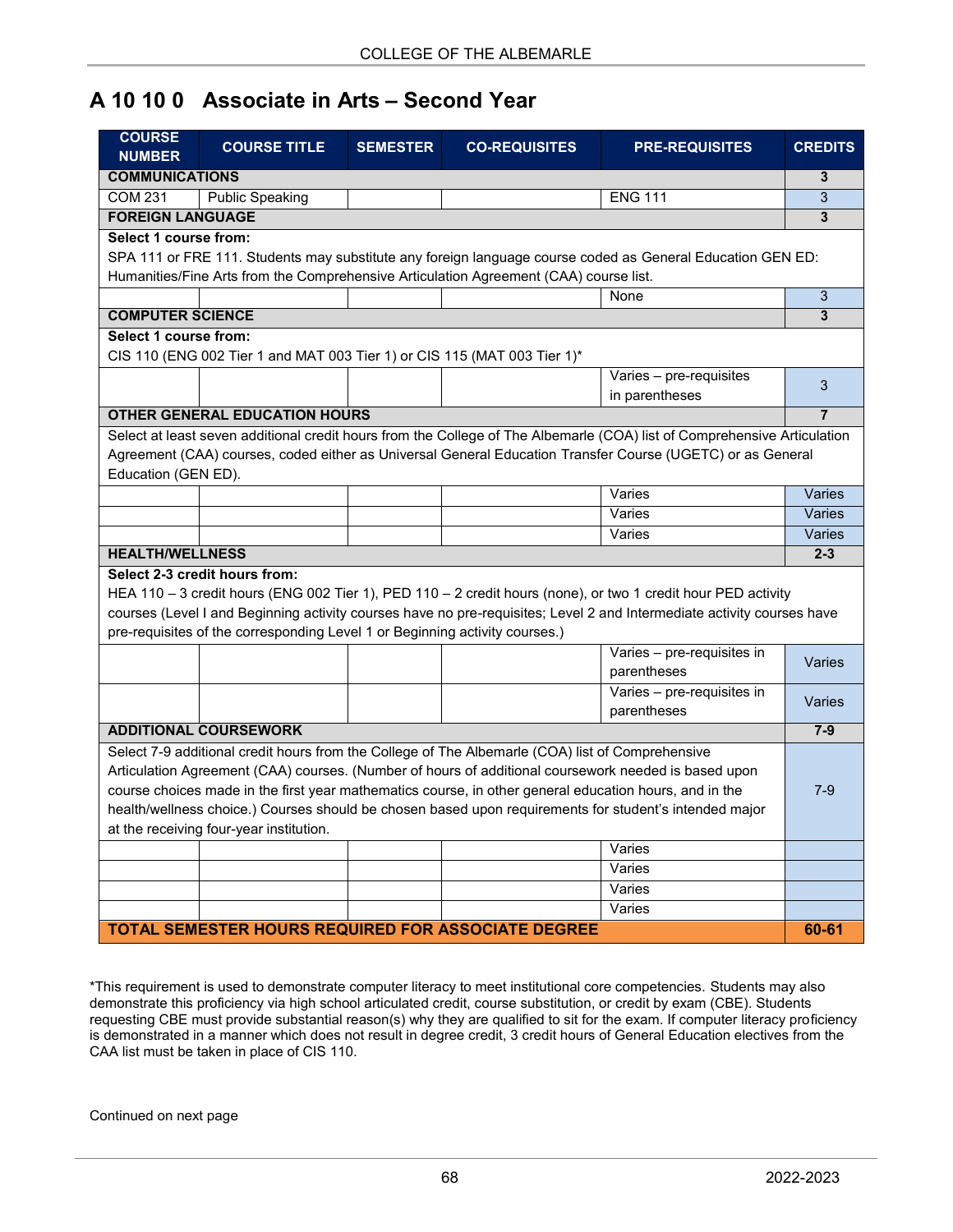## **A 10 10 0 Associate in Arts Suggested Sequence of Courses**

| <b>Fall Semester</b><br><b>Course Number and Title</b>                        | <b>Pre-Requisites and Co-Requisites</b>                  | <b>Class</b><br><b>Hours</b> | Lab<br><b>Hours</b> | <b>Clinical</b><br><b>Hours</b> | <b>Total</b><br>Contact<br><b>Hours</b>        | <b>Total</b><br><b>Credit</b><br><b>Hours</b> |
|-------------------------------------------------------------------------------|----------------------------------------------------------|------------------------------|---------------------|---------------------------------|------------------------------------------------|-----------------------------------------------|
| ACA 122 College Transfer<br><b>Success</b>                                    | None                                                     | $\Omega$                     | $\overline{2}$      | 0                               | 2                                              | $\mathbf 1$                                   |
| ENG 111 Writing and Inquiry                                                   | Pre-Requisites: ENG 002 Tier 1<br>Co-Requisites: ENG 011 | 3                            | $\Omega$            | 0                               | 3                                              | 3                                             |
| Select one of the following:<br>CIS 110 or CIS 115                            | Pre-Requisites: Varies                                   | $\overline{2}$               | $\overline{2}$      | 0                               | 4                                              | 3                                             |
| Select one of the following:<br>MAT 143, MAT 152, or MAT<br>171               | Pre-Requisites: Varies<br>Co-Requisites: Varies          | $2 - 3$                      | $\overline{c}$      | 0                               | $4 - 5$                                        | $3-4$                                         |
| Elective                                                                      | Pre-Requisites: Varies                                   | 3                            | $\mathbf 0$         | 0                               | 3                                              | 3                                             |
| Physical Education/Health                                                     | Pre-Requisites: Varies                                   | $0 - 3$                      | $2 - 3$             | 0                               | 3                                              | $1 - 3$                                       |
| <b>TOTAL SEMESTER</b><br><b>HOURS</b>                                         |                                                          | $10 - 14$                    | $8-9$               | 0                               | 19-20                                          | 14-17                                         |
| <b>First Year</b><br><b>Spring Semester</b><br><b>Course Number and Title</b> | <b>Pre-Requisites and Co-Requisites</b>                  | <b>Class</b><br><b>Hours</b> | Lab<br><b>Hours</b> | <b>Clinical</b><br><b>Hours</b> | <b>Total</b><br><b>Contact</b><br><b>Hours</b> | <b>Total</b><br><b>Credit</b><br><b>Hours</b> |
| ENG 112 Writing/Research<br>in Disciplines                                    | Pre-Requisites: ENG 111                                  | 3                            | $\mathbf 0$         | 0                               | 3                                              | 3                                             |
| Elective                                                                      | Pre-Requisites: Varies                                   | 3                            | $\pmb{0}$           | 0                               | 3                                              | 3                                             |
| Social/Behavioral Science                                                     | Pre-Requisites: Varies                                   | 3                            | $\mathbf 0$         | 0                               | 3                                              | 3                                             |
| <b>Natural Science</b>                                                        | Pre-Requisites: Varies                                   | 3                            | $2 - 3$             | 0                               | $5-6$                                          | 4                                             |
| Humanities/Fine Art                                                           | Pre-Requisites: Varies                                   | 3                            | $\pmb{0}$           | 0                               | 3                                              | 3                                             |
| <b>TOTAL SEMESTER</b><br><b>HOURS</b>                                         |                                                          | 15                           | $2 - 3$             | $\mathbf{0}$                    | $17 - 18$                                      | 16                                            |
| <b>Second Year</b><br><b>Fall Semester</b><br><b>Course Number and Title</b>  | <b>Pre-Requisites and Co-Requisites</b>                  | <b>Class</b><br><b>Hours</b> | Lab<br><b>Hours</b> | <b>Clinical</b><br><b>Hours</b> | <b>Total</b><br><b>Contact</b><br><b>Hours</b> | <b>Total</b><br><b>Credit</b><br><b>Hours</b> |
| Humanities/Fine Art                                                           | Pre-Requisites: Varies                                   | 3                            | 0                   | $\mathbf 0$                     | 3                                              | $\ensuremath{\mathsf{3}}$                     |
| <b>Natural Science</b>                                                        | Pre-Requisites: Varies                                   | 3                            | $2 - 3$             | 0                               | $5-6$                                          | $\overline{4}$                                |
| Social/Behavioral Science                                                     | Pre-Requisites: Varies                                   | 3                            | $\mathbf 0$         | $\mathbf 0$                     | 3                                              | 3                                             |
| Foreign Language                                                              | None                                                     | 3                            | $\mathbf 0$         | 0                               | 3                                              | 3                                             |
|                                                                               |                                                          | 3                            | 0                   | 0                               | 3                                              | 3                                             |
| Elective                                                                      | Pre-Requisites: Varies                                   |                              |                     |                                 |                                                |                                               |